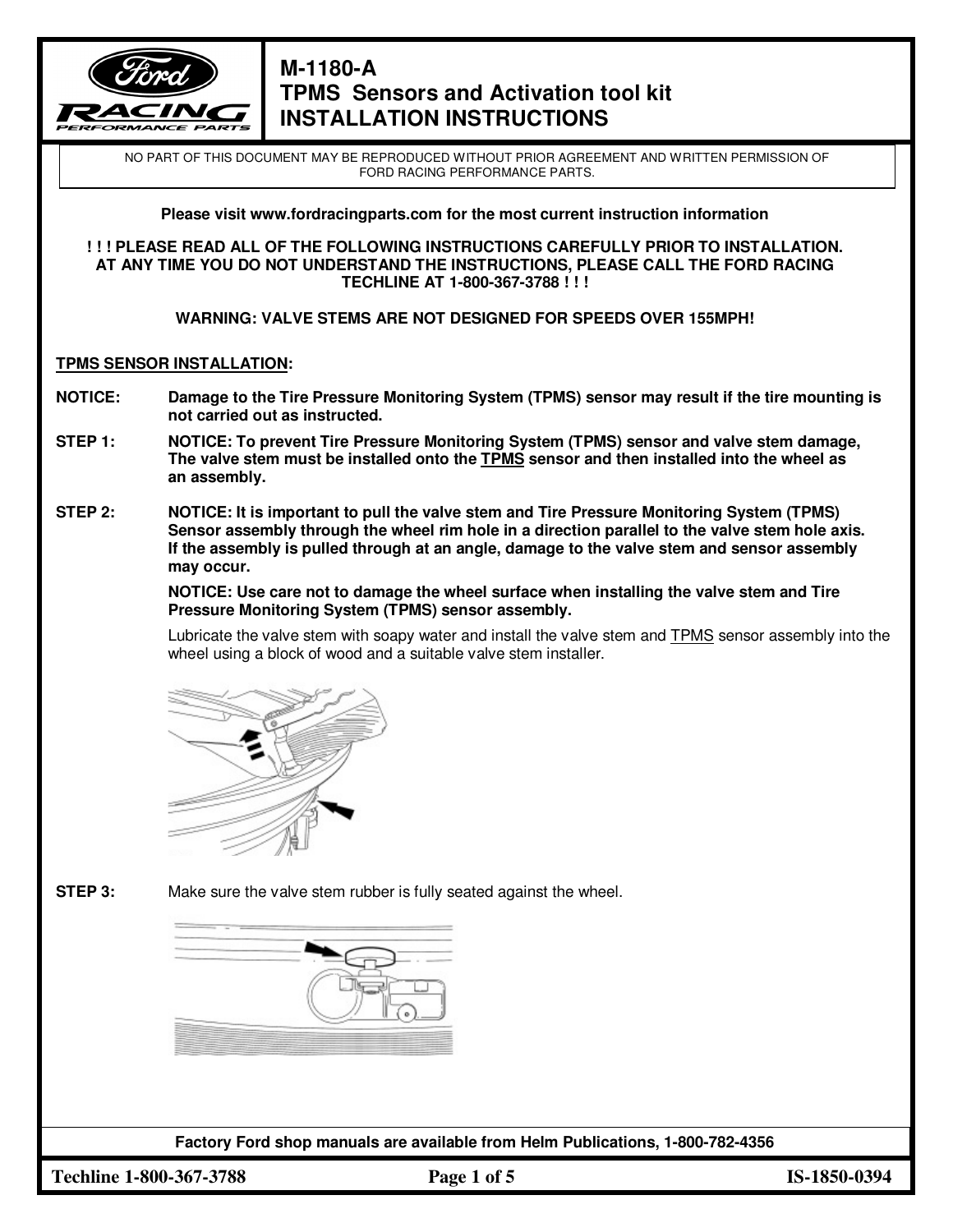

NO PART OF THIS DOCUMENT MAY BE REPRODUCED WITHOUT PRIOR AGREEMENT AND WRITTEN PERMISSION OF FORD RACING PERFORMANCE PARTS.

### **WARNING: VALVE STEMS ARE NOT DESIGNED FOR SPEEDS OVER 155MPH!**

**STEP 4:** NOTE: Lubricate the tire beads using a suitable fast-drying, corrosion-inhibiting tire bead lubricant.  **NOTE:** Do not mount the tire at this time.

> Position the wheel on the turntable of the tire machine, then lubricate and position the bottom bead of the tire on the wheel.

**STEP 5:** Position the wheel to align the valve stem with the machine arm, at the 6 o'clock position, and mount the bottom bead of the tire.



- **STEP 6:** Reposition the wheel to align the valve stem with the machine arm at the 6 o'clock position, and mount the top bead of the tire.
- **STEP 7:** NOTE: Use only the Digital Tire Pressure Gauge any time tire pressures are measured to make sure that accurate values are obtained.

 Inflate the tire to the pressure specified on the Vehicle Certification (VC) label located on the driver door or door pillar.

• Proceed to Step 8 if the tire beads do not seat at the specified inflation pressure.

**STEP 8:** WARNING: If there is a need to exceed the maximum pressure indicated on the sidewall of the  **tire in order to seat the beads, follow all steps listed below. Failure to follow these steps may result in serious personal injury.** 

> **The following steps should only be carried out if the tire beads cannot be seated by inflating the tire up to the maximum inflation pressure listed on the tire sidewall.**

- 1. Relubricate the tire bead and wheel bead seat area.
- 2. Install a remote valve and pressure gauge.
- 3. Wear eye and ear protection and stand at a minimum of 3.65 m (12 ft) away from the wheel and tire assembly.
- 4. Inflate the tire using the remote valve and tire gauge until the beads have seated or until the pressure gauge is 138 kPa (20 psi) more than maximum inflation pressure on tire sidewall. If beads have not seated, deflate the tire and proceed to the next step.
- 5. Place the wheel and tire assembly in an OSHA-approved tire safety cage.

**Factory Ford shop manuals are available from Helm Publications, 1-800-782-4356** 

**Techline 1-800-367-3788 Page 2 of 5 IS-1850-0394**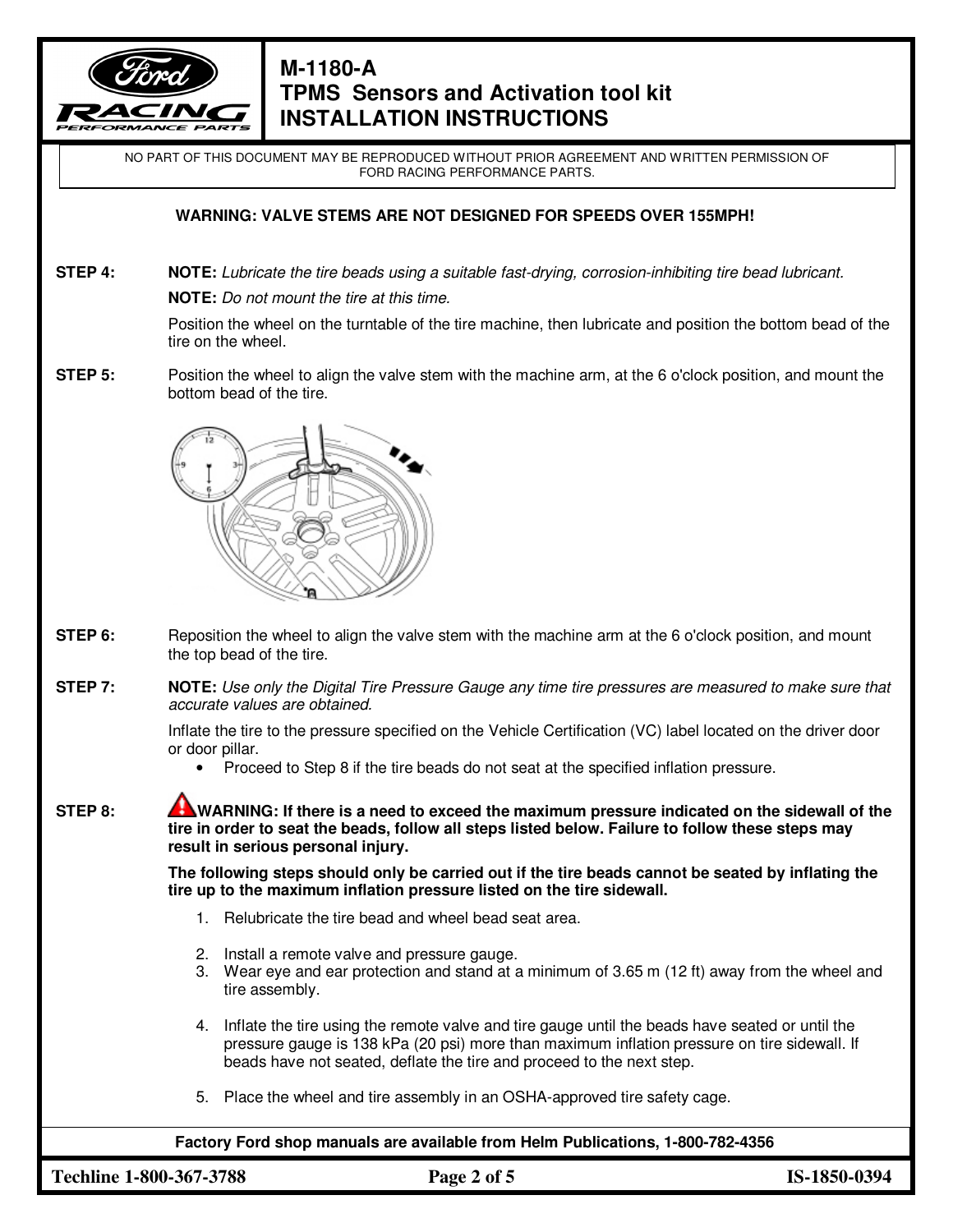

NO PART OF THIS DOCUMENT MAY BE REPRODUCED WITHOUT PRIOR AGREEMENT AND WRITTEN PERMISSION OF FORD RACING PERFORMANCE PARTS.

### **WARNING: VALVE STEMS ARE NOT DESIGNED FOR SPEEDS OVER 155MPH!**

6. Inflate the tire using the remote valve and pressure gauge until the beads have seated or until the pressure gauge is 276 kPa (40 psi) more than maximum inflation pressure on the tire sidewall. **Do not exceed 276 kPa (40 psi) above the maximum pressure on tire sidewall. Install a new tire if the beads do not seat at this pressure.**

### **TIRE PRESSURE MONITORING SYSTEM (TPMS) SENSOR TRAINING:**

**NOTE:** If the vehicle has been stationary for more than 30 minutes, the sensors will go into a "sleep mode" to conserve battery power. It will be necessary to wake them up so they will transmit the latest tire pressure information to the BCM.

**NOTE:** The Tire Pressure Monitoring System (TPMS) Training procedure must be done on a single vehicle, in an area without radio frequency noise and at least 1 m (3 ft) away from other vehicles equipped with a Tire Pressure Monitoring System (TPMS) .

Radio frequency noise is generated by electrical motors and appliance operation, cellular telephones, remote transmitters, power inverters and portable entertainment equipment.

**NOTE:** If a sensor does not respond to the Tire Pressure Monitor Activation Tool, move the vehicle to rotate the wheels at least one-fourth of a turn and attempt to activate the same sensor again. If the sensor still does not respond, attempt to activate the same sensor again using the customer activation tool (if available). If the sensor still fails to train, attempt to train the sensor with the vehicle doors open.

**NOTE:** The BCM has a 2-minute time limit between sensor responses. If the BCM does not recognize any 1 of the 4 tire pressure sensors during this time limit, the horn will sound twice and the message center (if equipped) will display TIRE NOT TRAINED REPEAT and the entire procedure must be repeated.

**NOTE:** For vehicles with different front and rear tire pressures the tire pressure sensors must be trained following a tire rotation. Failure to train the sensors will cause the TPMS indicator to illuminate. For vehicles with the same tire pressure for front and rear tires, tire rotation will not affect the system.

- **STEP 1:** Turn the ignition switch to the OFF position, then press and release the brake pedal.
- **STEP 2:** Cycle the ignition switch from the OFF position to the RUN position 3 times, ending in the RUN position.
- **STEP 3:** Press and release the brake pedal.
- **STEP 4:** Turn the ignition switch to the OFF position.
- **STEP 5:** Turn the ignition switch from the OFF position to the RUN position 3 times, ending in the RUN position.
	- The horn will sound once and the TPMS indicator will flash if the training mode has been entered successfully. If equipped, the message center will display TRAIN LF TIRE.

**Factory Ford shop manuals are available from Helm Publications, 1-800-782-4356** 

**Techline 1-800-367-3788 Page 3 of 5 IS-1850-0394**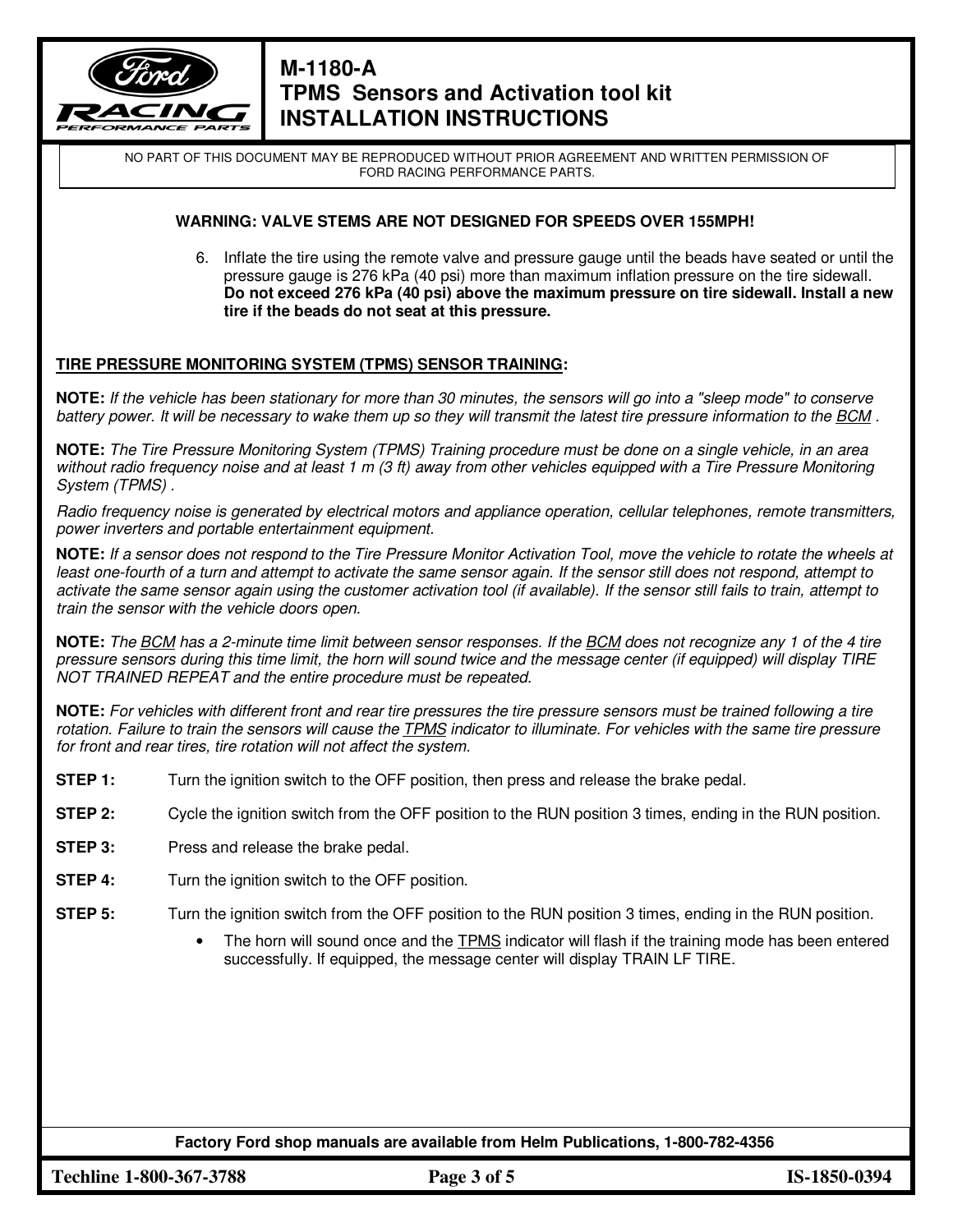

NO PART OF THIS DOCUMENT MAY BE REPRODUCED WITHOUT PRIOR AGREEMENT AND WRITTEN PERMISSION OF FORD RACING PERFORMANCE PARTS.

### **WARNING: VALVE STEMS ARE NOT DESIGNED FOR SPEEDS OVER 155MPH!**

**STEP 6: NOTE:** It may take up to 6 seconds to activate a tire pressure sensor. During this time, the Tire Pressure Monitor Activation Tool must remain in place at the valve stem.

> Place the Tire Pressure Monitor Activation Tool on the LF tire sidewall at the valve stem. Press and release the test button on the Tire Pressure Monitor Activation Tool. The horn will sound briefly to indicate that the tire pressure sensor has been recognized by the BCM .

**STEP 7:** Within 2 minutes of the horn sounding, place the Tire Pressure Monitor Activation Tool on the RF tire sidewall at the valve stem and press and release the test button to train the RF tire pressure sensor.



**STEP 8: NOTE:** Do not wait more than 2 minutes between training each sensor or the BCM will time out and the entire procedure must be repeated.

Repeat Step 7 for the RR and LR tires.

The procedure is completed after the last tire has been trained. When the training procedure is complete, the message center (if equipped) will display TIRE TRAINING COMPLETE.

 For vehicles not equipped with a message center, successful completion of the training procedure will be verified by turning the ignition switch to the OFF position without the horn sounding. If the horn sounds twice when the switch is turned to the OFF position, the training procedure was not successful.

**STEP 9:** Using the scan tool, locate the updated TPMS sensor identifiers trained to the BCM and document them on the applicable warranty claim.

**STEP 10: NOTE:** This step is required to clear DTC C2780, cause the BCM to exit the manufacturing mode and to make sure there are no other concerns with a newly programmed BCM .

> If the sensors are being trained due to the installation of a new BCM , clear any DTCs and carry out the BCM On-Demand Self Test.

**Factory Ford shop manuals are available from Helm Publications, 1-800-782-4356** 

**Techline 1-800-367-3788 Page 4 of 5 IS-1850-0394**